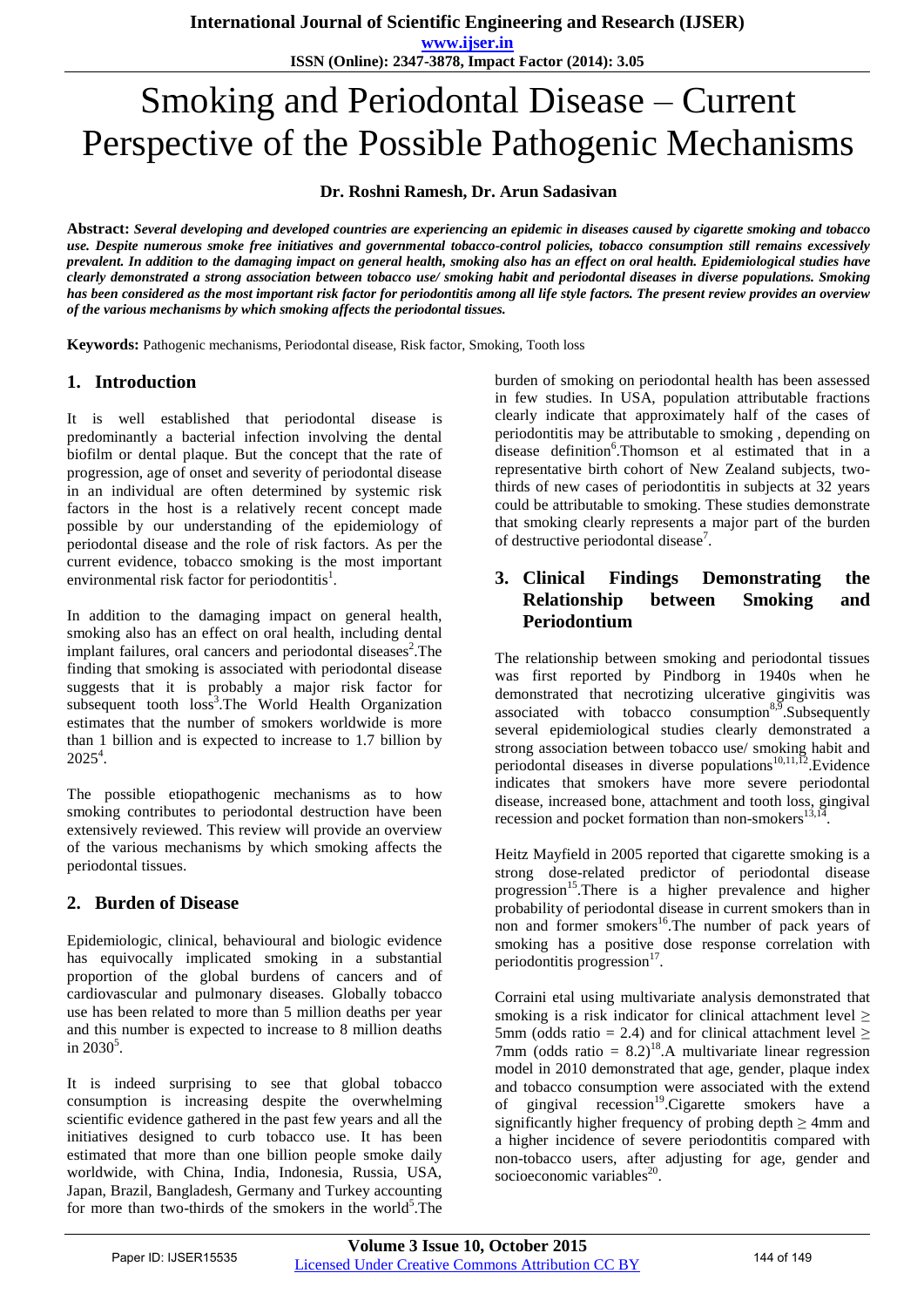#### **International Journal of Scientific Engineering and Research (IJSER) www.ijser.in ISSN (Online): 2347-3878, Impact Factor (2014): 3.05**

Although smokers may present with increased plaque accumulation and exacerbated disease progression, they show significantly less gingival inflammation and lower gingival crevicular fluid volume compared to non-smokers. It is presumed that smoking decreases gingival bleeding and crevicular fluid volume as a result of changes in the proportion of blood vessels and vascular alterations in periodontal tissues $^{21}$ .

# **4. Mechanisms by Which Tobacco Smoke Exerts Adverse Effects on the Periodontium**

The actual cellular and molecular mechanisms that could precisely explain the exacerbated severity and progression of periodontitis in tobacco/cigarette users have not been completely elucidated. The possible mechanism of action of smoking on periodontal tissues seems to be the suppression of some essential mediators for pathogen elimination, as well as the exacerbation of some mediators involved in tissue destruction which, together, may lead to an enhanced susceptibility to periodontitis.

#### **Possible Mechanisms**

- 1. Microbiota
- 2. Gingival blood flow
- 3. Neutrophil dysfunction
- 4. Effect on T cells & B cells
- 5. Altered cytokine production
- 6. Fibroblast, osteoblast & periodontal cell function
- 7. Tissue degrading enzymes
- 8. Oxidative stress
- 9. Up-regulation of RAGE
- 10. Osteoclast activation
- 11. Gene smoking interaction
- 12. Role of nicotine

#### **Microbiota**

Several studies have investigated the effects of tobacco smoking on the occurrence and composition of subgingival microflora with contradictory results. It was demonstrated that smoking select for specific periodontal pathogens like P.gingivalis, Treponema denticola and T.forsythia, and this was proposed to increase the risk for development and progression of periodontal disease<sup>22</sup>. These findings were confirmed by Kazor et al and Haffajee & Socransky<sup>23,24</sup>. However other studies could not observe significant differences between the subgingival microbiota of smokers and non-smokers<sup>25,26</sup>.

A large study compared the microbial profile of 124 non smokers, 98 former smokers and 50 current smokers in shallow (probing depth  $\leq$  4mm) and deep (probing depth  $>$ 4mm) periodontal pockets using checkerboard DNA-DNA hybridization. The results showed that current smokers had significantly higher prevalence of T.forsythia, Eubacterium nodatum, F.nucleatum, P.intermedia. P.micra, Prevotella nigrescens, P.gingivalis and Treonema denticola than did former smokers or non smokers in shallow sites, where as no significant differences could be observed in deep pockets among the groups. The authors suggested that the reasons

for the differences in colonization pattern was unclear but might be attributable to the disease distribution in the study sample.

The conflicting evidence regarding the impact of smoking on the periodontal microbiota might be explained by differences in study design, sample population characteristics, definition of periodontitis, smoking status, population sampling methods and microbiological analysis. It might be argued that influence of smoking on periodontitis is not extensively mediated by changes in the microflora and that immunological changes in the host play a critical role in disease occurrence.

#### **Gingival Blood Flow**

Smoking leads to peripheral vasoconstriction, probably associated with low doses of nicotine<sup>27</sup>. Vasoconstriction leads to reduced gingival bleeding, hence the observation of less gingivitis and gingival bleeding in smokers compared to non-smokers. This also might be the reason for the compromised microvascular response, which in turn could lead to reduced oxygen tension in the periodontal pocket and thus favour the overgrowth of anaerobes, such as P gingivalis and T.denticola.

#### **Neutrophil Dysfunction**

Another line of evidence linking smoking to etiopathogenesis of periodontal disease is that smoking alters neutrophil function, mainly through the effects of nicotine. Some investigations have reported no major differences in the neutrophil profile between smoking and non-smoking subjects with periodontitis<sup>28</sup>.On the other hand, Guntsch etal in 2006 demonstrated that heavy smokers presented with a lower number of neutrophils and that the viability of neutrophils and their ability to phagocytose were lower in light, moderate and heavy smokers compared to non-smokers<sup>29</sup> .

Cigarette smoke up-regulates the expression of adhesion integrin (CD11/18 integrin) and down-regulates the surface expression of selectin (L-selectin) on neutrophils. Alterations in F-actin kinetics may affect neutrophil functions, which may impact on the pathogenesis of periodontal diseases in smokers<sup>30</sup>.

#### **Effect on T Cells & B Cells**

T-lymphocyte  $(CD4^+$  and  $CD8^+$ ) levels are lower in the gingival tissues of smokers compared to non- $\frac{1}{2}$  smokers<sup>31</sup>. Current evidence suggests a destructive effect of cigarette smoke on the T-cells, including a reduction in T cell proliferation and function, smoking induced immunosuppression and alterations in the proportion of the sub populations of  $CD4^+$  and  $CD8^+$  cells<sup>32</sup>. Smoking leads to increased numbers of CD3, CD4 and CD8<sup>+</sup>T cell subsets in the periodontal tissues which in turn leads to increased periodontal breakdown<sup>33</sup>. The serum levels of IgG, especially of the IgG2 subclass and IgA are significantly lower in smokers compared to non-smokers and healthy controls suggesting a possible suppression of B-cell function and immunoglobulin production. The above findings suggest that cigarette smoking may be associated with the suppression of the number and function of several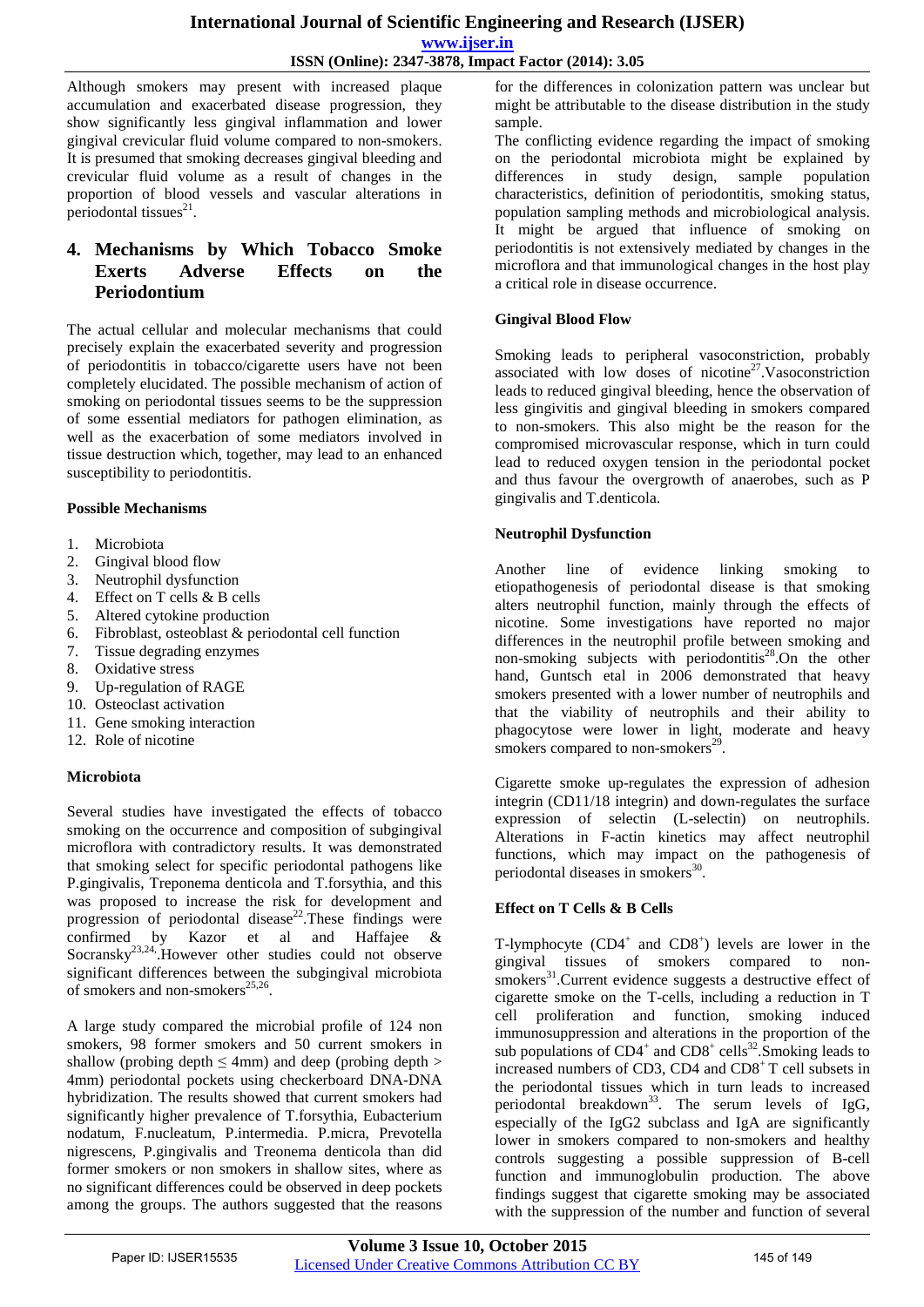immune cells from the innate and adaptive responses, which may be a potential mechanism by which smoking exacerbates periodontal breakdown.

## **Altered Cytokine Production**

Smoking induced functional changes in the main immune cells (neutrophils, macrophages, natural killer cells, mast and dentritic cells, eosinophils and B and T lymphocytes) indicate multiple intracellular signaling pathways as possible mechanisms to explain the effects of smoking on cytokine production in periodontal tissues. Nicotine per se stimulates the production of interleukin-6 and interleukin-8 and the association of high doses of nicotine with lipopolysaccharide synergistically up-regulates the production of these mediators $34$ . Giannopoulou et al using multiple linear regression analysis demonstrated that smoking was associated with increased levels of interleukin-4, interleukin-6 and interleukin-8 in gingival crevicular fluid<sup>35</sup>.

The salivary levels of biomarkers like prostaglandin  $E_2$ , lactoferrin, albumin, aspartate aminotransferase, lactate dehydrogenase and alkaline phosphatase are found to be significantly lower in current smokers compared to nonsmokers suggesting a possible role of smoking in suppressing the host-defense system $17$ . Smoking subjects with periodontitis exhibit decreased amounts of proinflammatory cytokines (interlekin 1α, interleukin-6 and interleukin-12), chemokines (interleukin-8, monocyte chemoattractant protein-1, macrophage inflammatory protein-1 and RANTES) and regulators of T-cells and natural killer cells (interleukin-7 and interleukin-15) than non-smokers, suggesting an immunosuppressive effect of smoking on periodontal tissues which may contribute to the high susceptibility to periodontitis<sup>36</sup>. Also the levels of interleukin 1β in the gingival crevicular fluid are reduced in periodontally diseased sites in smokers, but are enhanced in smokers who are periodontally healthy. This suggests the possibility of an imbalance in cytokine production that may affect the pathogenesis of periodontal disaease in smokers.

The molecular intracellular signalling of cytokine production as a mechanism which might be related to the modulation of inflammation by smoking involves in addition to activation of nuclear factor kappa B, a number of transcription factors, including GATA, PAX5 and Smad ¾, which also have been implicated in smoking related inflammation<sup>37</sup>. Smoking  $-i$ nduced cytokine expression thus seems to be a complex and multistep system with participation and cooperation of multiple signalling pathways.

#### **Fibroblast, Osteoblast & Periodontal Cell Function**

Cigarette smoke condensate affects the proliferation of human gingival fibroblasts and increases the collagen degrading ability of these cells by changing the production and localization of matrix metalloproteinase and its inhibitors $38$ . Nicotine has been shown to negatively regulate the differentiation and mineralization of murine periodontal ligament cells, as the expression of extracellular matrix and osteoblastic transcription factor genes were reduced in these cells treated with nicotine<sup>39</sup>. Periodontal ligament cells treated with various concentrations of cigarette smoke

extracts showed reduced survival and altered expression of molecules involved in the structural integrity of the ligament<sup>40</sup>. Supplementation of osteoblast culture with nicotine and/or lipopolysaccharide increase the expression of matrix metalloproteinases 1,2 and 3 and tissue type plasminogen activator and decrease the expression of tissue inhibitor of matrix metalloproteinases  $1,3$  and  $4<sup>41</sup>$ . Nicotine has also been shown to suppress the expression of bone sialoprotein in rat osteoblast like cells<sup>42</sup>. A lower serum concentration of osteoprotegrin and a higher ratio of receptor activator of RANKL/osteoprotegrin were observed in smokers than in non-smokers $43$ .

## **Tissue Degrading Enzymes**

Increased release and diminished inhibition of tissue degrading enzymes such as collagenases and serene proteinases are essential for destruction of periodontal tissues. Smoking causes an elevation in the circulating levels of certain enzymes like myeloperoxidase, lysozyme, human neutrophil lipocalin and matrix metalloproteinases<sup>44</sup>.

Studies have demonstrated that smokers with chronic periodontitis had significantly higher serum concentrations of myeloperoxidase and elastase and lower concentrations of tissue inhibitor of matrix metalloproteinases compared to non-smokers. However these differences were not seen in periodontally healthy individuals, regardless of smoking status. The matrix metalloproteinase 9/ tissue inhibitor of matrix metalloproteinase -1 ratio was also seen to be higher in smokers with periodontitis but not in periodontally healthy smokers. In addition to the elevated serum concentrations, tissue degrading enzymes have also been shown to be elevated in gingival crevicular fluid and in periodontal tissues.

In-vitro studies show that smoke and smoke components have an activating effect on leukocytes. Nicotine decreased chemotaxis and phagocytosis of neutrophils in a dose dependent manner while it increased degranulation and generation of eicosanoids on these cells. A decreased respiratory burst and increased degranulation in neutrophils are seen in smokers indicating a decreased ability to kill bacteria by the production of reactive oxygen species which contributes to increased release of tissue degrading enzymes and consequently tissue destruction<sup>45</sup>.

# **Oxidative Stress**

There is a relationship between oxidative stress, periodontitis and smoking related periodontitis. The possible mechanism may be an oxidant-anti oxidant imbalance which can cause progressive damage of the periodontal tissues. Polymorphonuclear cells in the infected sites produce reactive oxygen species ( eg:- hydrogen peroxide and hydroxyl radical) when activated by inflammatory mediators and generate oxidative stress<sup>46</sup>. In addition to this, neutrophils exposed to tobacco smoke display elevated destructive oxidative burst products, with the release of superoxide and hydrogen peroxide, which also may cause oxidative damage in several tissues<sup>47</sup>. Systemic oxidative stress is associated with a decrease of total IgG and smoking is found to be an effect modifier of this association<sup>48</sup>.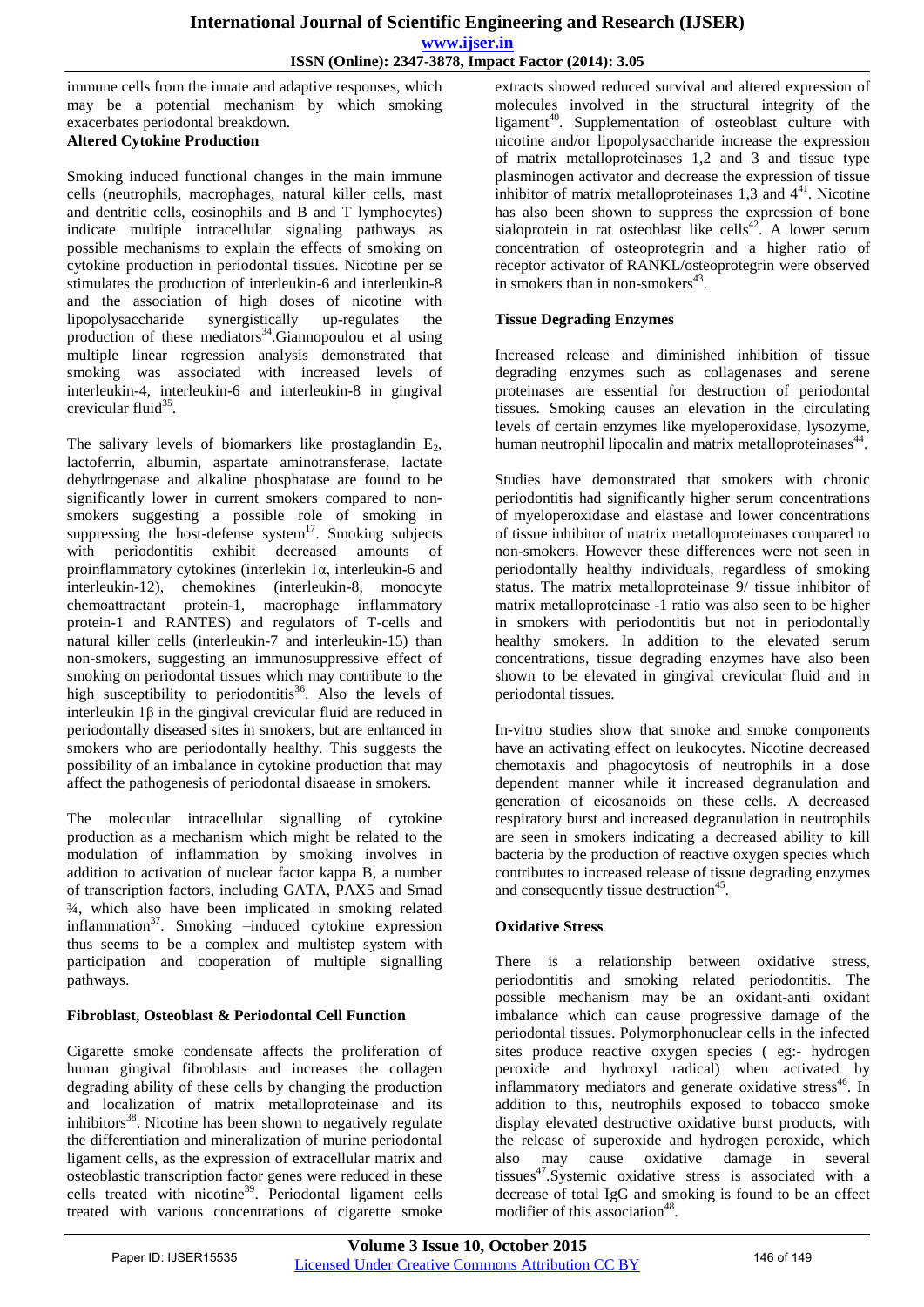#### **Up-regulation of RAGE**

Another potential mechanism by which smoking may affect periodontal diseases is through the up-regulation of the receptor of advanced glycation end-products (RAGE). The biological function of RAGE is dependent on the presence of its various ligands (e.g. advanced glycation end products, S100-calcium binding protein, high-mobility group protein 1 etc)  $^{49}$ .

Smokers express a higher level of RAGE and the cells treated with nornicotine present a time-dependent increase in RAGE expression, compared to non-smokers $50$ . These findings suggest that RAGE might be associated with periodontal disease related to smoking.

#### **Osteoclast Activation**

RANKL and osteoprotegerin are important modifiers of alveolar bone resorption. RANKL initiates osteoclast differentiation by activating the osteoclast progenitors and regulates the activity of mature osteoclasts. Osteoprotegerin inhibits osteoclast differentiation by binding to RANKL and blocking the RANK/RANKL interaction. Smokers have decreased levels of osteoprotegerin. Since there are contradictory reports on the levels of osteoprotegerin in the serum of smokers, this potential mechanism for the detrimental effect of smoking needs further investigation.

#### **Reactive Oxygen Species**

Another possible mechanism by which smoking affects periodontal tissues is by the generation of reactive oxygen species. It is suggested that one puff of cigarette contains up to  $10^{17}$  oxidant molecules. These molecules are important for intracellular bacterial killing but may also cause destruction of extracellular tissues. The tissue destruction can be direct ie via increased oxidative stress or indirect, by inducing a pro inflammatory state<sup>51</sup>.

The literature regarding the effect of smoking on the generation of reactive oxygen species is inconclusive. Most studies investigating the effects of smoking have shown that smoking causes a reduction in the generation of reactive oxygen species<sup>45</sup>. However, some recent animal and cinical studies have shown an increased generation of reactive  $o$ xygen species<sup>52,53</sup>. Moreover, several studies have shown a systemic imbalance between oxidant-antioxidant levels as a result of decreased plasma levels of circulating antioxidants. Such reduction in antioxidants combined with increased numbers of activated leukocytes could contribute to periodontal tissue destruction.

#### **Gene Smoking Interaction**

It has been suggested that susceptibility to periodontal disease has a strong genetic component<sup>54</sup>. However, the possibility of a gene-environment interaction between a specific genotype and smoking has not been explored for periodontitis. Some studies have shown an additive effect of a specific genotype and smoking. These studies investigated

a possible composite effect of interleukin 1β C (3953/4) T polymorphism and smoking. The original study on this polymorphism indicated that smoking attenuated the effect of the genotype, while later studies showed an additive effect<sup>55,56</sup>. A recent meta-analysis showed a significant association between the same polymorphism and chronic periodontitis<sup>57</sup>. It has been shown that the combined effect of being genotype positive and smoking increased the risk of tooth loss by 7.7 fold<sup>58</sup> and the likelihood of having periodontitis from 2.4 to  $4.5^{59}$ . However there was no increase in risk among non-smokers who were genotype positive. Another study showed that smokers positive for the high ligand - binding genotype of the Fcγ-receptor (Fcγ RIIa-H/H131) have more periodontitis than smokers not positive for this genotype and non-smokers positive for the  $genotype^{60}$ .

#### **Role of Nicotine**

The exact role of nicotine on periodontal inflammation is still unclear. Some in-vitro studies have shown that application of nicotine to various types of cultured cells induced an inflammatory response that could be of importance for the initiation and progression of periodontitis<sup>61</sup>. Animal studies have shown that systemic administration of nicotine increased alveolar bone loss in rats with ligature induced periodontal inflammation $62$ . Another study showed that smoke extract increased the respiratory burst in neutrophils, where as nicotine and cotinine alone had no effect $^{53}$ .

## **5. Effect of Passive Smoking**

The effect of passive smoking on periodontal health has not been extensively studied. A study using the data from NHANES III reported that the odds of having periodontitis was 1.6 higher among individuals exposed to passive smoking after adjusting for sociodemographic factors, diabetes and dental care. Another study showed that passive and active smoking increased the likelihood of having periodontitis by 2.9- fold and 4.9- fold respectively after adjusting for other lifestyle factors. Exposure to passive smoke was associated with elevation of interleukin 1-β, albumin and aspartate aminotransferase levels in saliva $6$ . Taken together, the literature seems to indicate a relationship between passive smoking and destructive periodontal diseases. Further longitudinal studies are necessary to find out the role of passive smoking on immunological changes in the periodontium.

#### **6. Conclusion**

Although there are several possible mechanisms which could clearly explain the higher prevalence of periodontal disease and reduced healing seen in smokers, there is no clear evidence that points to one particular mechanism as being of greater importance. The response to smoking is likely to be mediated through a number of pathways, including a shift towards a more pathogenic subgingival flora, reduced microcirculation, dysfunction of neutrophils, production of proinflammatory cytokines and increased levels of pathogenic T-cells. Evidence indicates that smoking is an important risk factor for periodontal disease as well as for many other chronic diseases and events in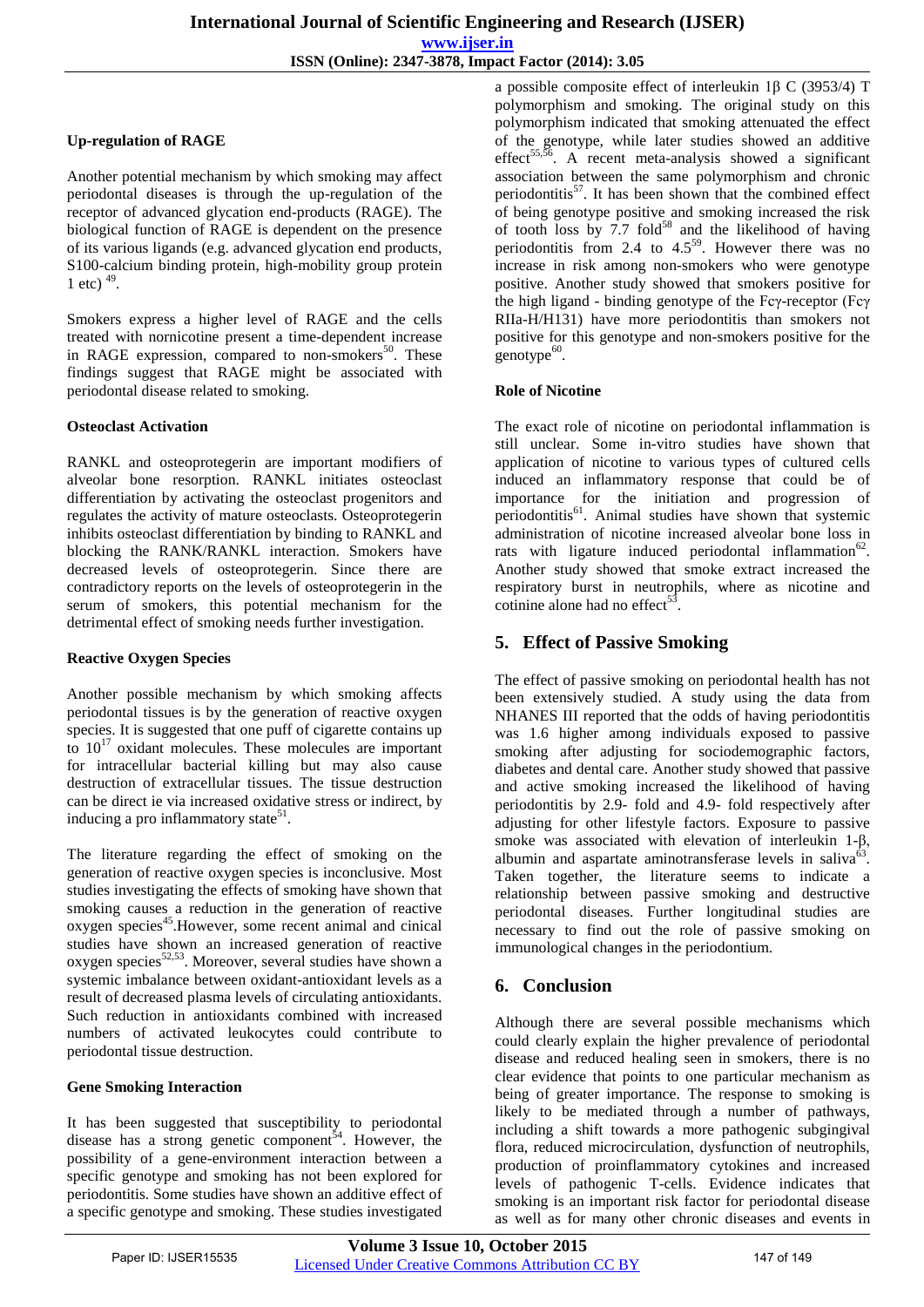**ISSN (Online): 2347-3878, Impact Factor (2014): 3.05**

humans, including heart disease, stroke and cancer. Hence it is imperative for dentists to actively encourage their patients to engage in smoking cessation activities, which is a major key in improving their oral health as well as their overall health.

### **Conflict of Interest**

There are no conflicts of interest or source of funding for this article.

## **References**

- [1] Annsofi Johannsen, Cristiano Susin & Anders Gustafsson. Smoking and inflammation: evidence for a synergistic role in chronic disease. Periodontology 2000, 2014; **64**: 111- 26.
- [2] Francisco H.,Nociti Jr, Marcio Z, Casati & Poliana Mendes Duarte. Current perspective of the impact of smoking on the progression and treatment of periodontitis. Periodontology 2000, 2015; **67**:187-210.
- [3] Robert J. Genco and Wenche S.Bornakke. Risk factors for periodontal disease. Periodontology 2000, 2013; **62**: 59- 94.
- [4] Samet JM, Wipfli HL. Globe still in grip of addiction. Nature 2010;**463**:1020-21.
- [5] WHO. Report on the global tobacco epidemic: the package. Geneva: World Health Organization, 2008.
- [6] Tomar SL, Asma S. Smoking attributable periodontitis in the United States: findings from NHANES III. National Health and Nutrition Examination Survey. J Periodontol 2000: **71**: 743-51.
- [7] Thomson WM, Broadbent JM, Welch D, Beck JD, Poulon R. Cigarette smoking and periodontal disease among 32 year- olds: a prospective study of a representative birth cohort. J Clin Periodontol 2007; **34**:828-34.
- [8] Pindborg JJ. Tobacco and gingivitis. I. Statistical examination of the significance of tobacco in the development of ulceromembranous gingivitis and in the formation of calculus. J Dent Res 1947;**26**:261-64.
- [9] Pindborg JJ. Tobacco and gingivitis.II. Correlation between consumption of tobacco, ulceromembranous gingivitis and calculus. J Dent Res 1949;**28**:460-63.
- [10] Bergstorm J. Cigarette smoking as risk factor in chronic periodontal disease. Community Dent Oral Epidemiol 1989;**17**:245-47.
- [11] Vovros ID, Kalpidis CD, Chadjipantelis T, Konstantinidis AB. Cigarette smoking associated with advanced periodontal destruction in a Greek sample population of patients with periodontal disease. J Int Acad Periodontol 2009;**11**:250-57.
- [12] Yanagisawa T, Ueno M, Shinada K, Ohara S, Wright FA, Kawaguchi Y. Relationship of smoking and smoking cessation with oral health status in Japanese men. J Periodontal Res 2010; **45**: 277-83.
- [13] Bergstorm J, Eliasson S, Dock J. A 10 year prospective study of tobacco smoking and periodontal health. J periodontal 2000; **71**: 1338-47.
- [14] Calsina G, Ramon JM, Echeverria JJ. Effects of smoking on periodontal tissues. J Clin Periodontol 2002; **29**: 771- 76.
- [15] Heitz Mayfield LJ. Disease progression: identification of high risk groups and individuals for periodontitis. J Clin Periodontol 2005; **32**: 196-209.
- [16] Ojima M, Hanioka T, Tanaka K, Inoshita E, Aoyama H. Relationship between smoking status and periodontal conditions: findings from national databases in Japan. J Periodontal Res 2006; **41**: 573-79.
- [17] Kibayashi M, Tanaka M, Nishida N, Kuboniwa M, Kataoka K, Nagata H et al. Longitudinal study of the association between smoking as a periodontitis risk and salivary biomarkers related to periodontitis. J Periodontol 2007; **78**: 859-67.
- [18] Corraini P, Baelum V, Pannuti CM, Pustiglioni AN, Romito GA, Pustiglioni FE. Periodontal attachment loss in an untreated isolated population of Brazil. J periodontal 2008; **79**: 610-20.
- [19] Sarfati A, Bourgeois D, Katsahain S, Mora F, Bouchard P. Risk assessment for buccal gingival recession defects in an adult population. J Periodontol 2010; **81**:1419-25.
- [20] Hugoson A, Rolandsson M. Periodontal disease in relation to smoking and the use of Swedish snus: epidemiological studies covering 20 years (1983-2003). J Clin Periodontol 2011; **38**: 809-16.
- [21] Apatzidou DA, Riggio MP, Kinane DF. Impact of smoking on the clinical, microbiological and immunological parameters of adult patients with periodontitis. J Clin Periodontol 2005; **32**: 973-83.
- [22] Zambon JJ, Grossi SG, Machtei EE, Ho AW, Dunford R, Genco RJ. Cigarette smoking increases the risk for subgingival infection with periodontal pathogens. J Periodontol 1996; **67**:1050-54.
- [23] Kazor C,Taylor GW, Loesche WJ. The prevalence of BANA-hydrolysing periodontopathic bacteria in smokers. J Clin Periodontol 1999; **26**: 814-21.
- [24] Haffajee AD, Socransky SS. Relation of body mass index, periodontitis and Tannerella forsythia. J Clin Periodontol 2009; **36**: 89-99.
- [25] Apatzidou DA, Riggio MP, Kinane DF. Impact of smoking on the clinical, microbiological and immunological parameters of adult patients with periodontitis. J Clin Periodontol 2005; **32**: 973-83.
- [26] Bostrom L, Bergstrom J, Dahlen G, Linder LE. Smoking and subgingival microflora in periodontal disease. J Clin Periodontol 2001; **28**: 212-19.
- [27] Morozumi T, Kubota T, Sato T, Okuda K, Yhoshie H. Smoking cessation increases gingival blood flow and gingival crevicular fluid. J Clin Periodontol 2004; **31**: 267-72.
- [28] Petropoulos G, McKay IJ, Hughes FJ. The association between neutrophil numbers and interleukin-1 alpha concentrations in gingival crevicular fluid of smokers and non-smokers with periodontal disease. J Clin Periodontol 2004; **31**: 390-95.
- [29] Guntsch A, Erler M, Preshaw PM, Sigusch BW, Klinger G, Glockmann E. Effects of smoking on crevicular polymorphonuclear neutrophil function in periodontally healthy subjects. J Periodontal Res 2006; **41**: 184-88.
- [30] Ryder MI, Wu TC, Kallaos SS, Hyun W. Alterations of neutrophil f-actin kinetics by tobacco smoke: implications for periodontal diseases. J Periodontal Res 2002; **37**: 286- 92.
- [31] Orbak R, Erciyas K, Kaya H. Flow cytometric analysis of T-lymphocyte subsets after different treatment methods in smokers and non-smokers with chronic periodontitis. Int Dent J 2003; **53**:159-64.
- [32] Lee J, Taneja V, Vassallo R. Cigarette smoking and inflammation: cellular and molecular mechanisms. J Dent Res 2012; **91**:142-49.
- [33] Loos BG, Roos MT, Schellekens PT, van der Velden U, Miedema F. Lymphocyte numbers and function in relation